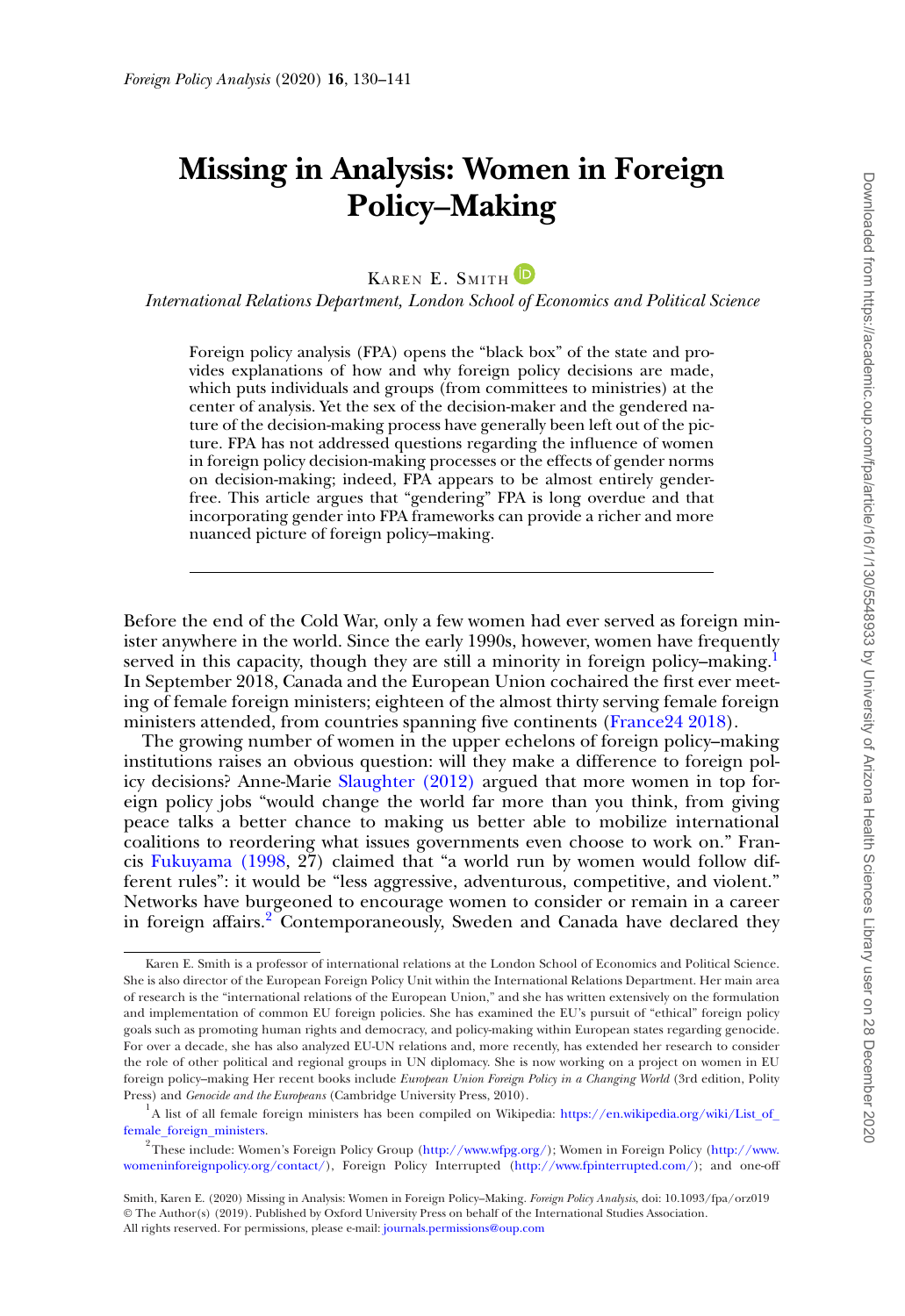will pursue a "feminist foreign policy," and several states have pursued pro-women norms, such as the implementation of UN Security Council Resolution 1325 (2000) on women, peace, and security and increasing women's participation in decisionmaking [\(Richey 2001;](#page-10-1) [Hudson and Leidl 2015;](#page-10-2) [Aggestam and Bergman-Rosamond](#page-8-0) 2016; Davies and True  $2017$ ).<sup>[3](#page-1-0)</sup>

There is, however, very little academic literature on women *in* foreign policy– making and their impact *on* foreign policy–making including outcomes. Furthermore, there has been little use of foreign policy analysis (FPA) approaches to try to investigate these questions. FPA opens the "black box" of the state and provides explanations of how and why foreign policy decisions are made, which puts individuals and groups (from committees to ministries) at the center of analysis. Yet the sex of decision-makers has rarely been included as a variable or factor to take into account when analyzing foreign policy–making. Nor, as Anne Marie [D'Aoust \(2012\)](#page-9-3) notes, has "feminist foreign policy theory" developed within FPA, in contrast to the devel[opment of feminist approaches in international relations \(see also](#page-8-1) Achilleos-Sarll 2018).

This article first reviews such literature as there is on women and foreign policy– making. Second, it considers why incorporating the sex of decision-makers into FPA is problematic. Third, it advocates "gendering" FPA, which entails taking gender (and not just the sex of decision-makers) into account in the analysis of foreign policy–making [\(Carver 2003,](#page-9-4) 288). "Sex" here refers to the biological categories, while "gender" refers to beliefs about the biological categories. "Gendered" institutions and processes reflect the privileging of "masculine" norms over "feminine" norms.

#### **Women and FPA: Missing in Analysis**

Christopher Hill defines foreign policy as "the sum of official external relations conducted by an independent actor (usually a state) in international relations" (Hill [2016, 4\). FPA is "the examination of how foreign policy decisions are made and](#page-10-3) has assumed that the source of much behaviour and most change in international [politics is human beings, acting individually or in collectivities" \(Hudson and Vore](#page-10-4)  $1995, 210$ .<sup>[4](#page-1-1)</sup> International relations (IR) theory does not seek to explain decisionmaking and, as such, does not focus on individuals or relatively small groups (such as bureaucracies) within states. Foreign policy analysis fills this gap. FPA has been described as a theory "without a home" [\(Houghton 2007,](#page-10-5) 25), though arguably it complements as well as competes with the major IR approaches [\(Kaarbo 2015\)](#page-10-6).

The various influences on foreign policy decision-making that FPA scholars typically examine include domestic factors (such as public opinion and bureaucratic politics) and international dynamics and events (from the nature of the international system to wars in other regions). The sex of decision-makers and the gendered nature of decision-making, however, have generally been ignored in FPA despite the fact that its focus is on human beings as decision-makers.

The absence of explicit references to women, men, and/or gender across the wide body of FPA literature is striking. A glance at the indexes of popular [FPA textbooks reveals no entries for "gender," "women," or "men" \(Alden and](#page-8-2) Aran 2016; [Smith Hadfield and Dunne 2016\)](#page-10-7)—a reflection less of the authors than of the principal concerns of the discipline. Valerie [Hudson \(2007,](#page-10-8) 53) and

[events such as the Global Diplomatic Forum's Women in Diplomacy 2016 conference \(http://www.gdforum.org/](http://www.gdforum.org/women-in-diplomacy-2016) women-in-diplomacy-2016).

<span id="page-1-0"></span> $^3$ There are also groups urging states to adopt "feminist foreign policies," such as the Centre for Feminist Foreign Policy [\(http://centreforfeministforeignpolicy.org/home/\)](http://centreforfeministforeignpolicy.org/home/).

<span id="page-1-1"></span> $^4$ Walter Carlsnaes has argued for distinguishing between the study of foreign policy and FPA, which is "a particular school of research" [\(Carlsnaes 2015,](#page-9-5) 32). However, FPA is used here to cover the study of foreign policy, as is reflected in the curricula of university courses and major textbooks.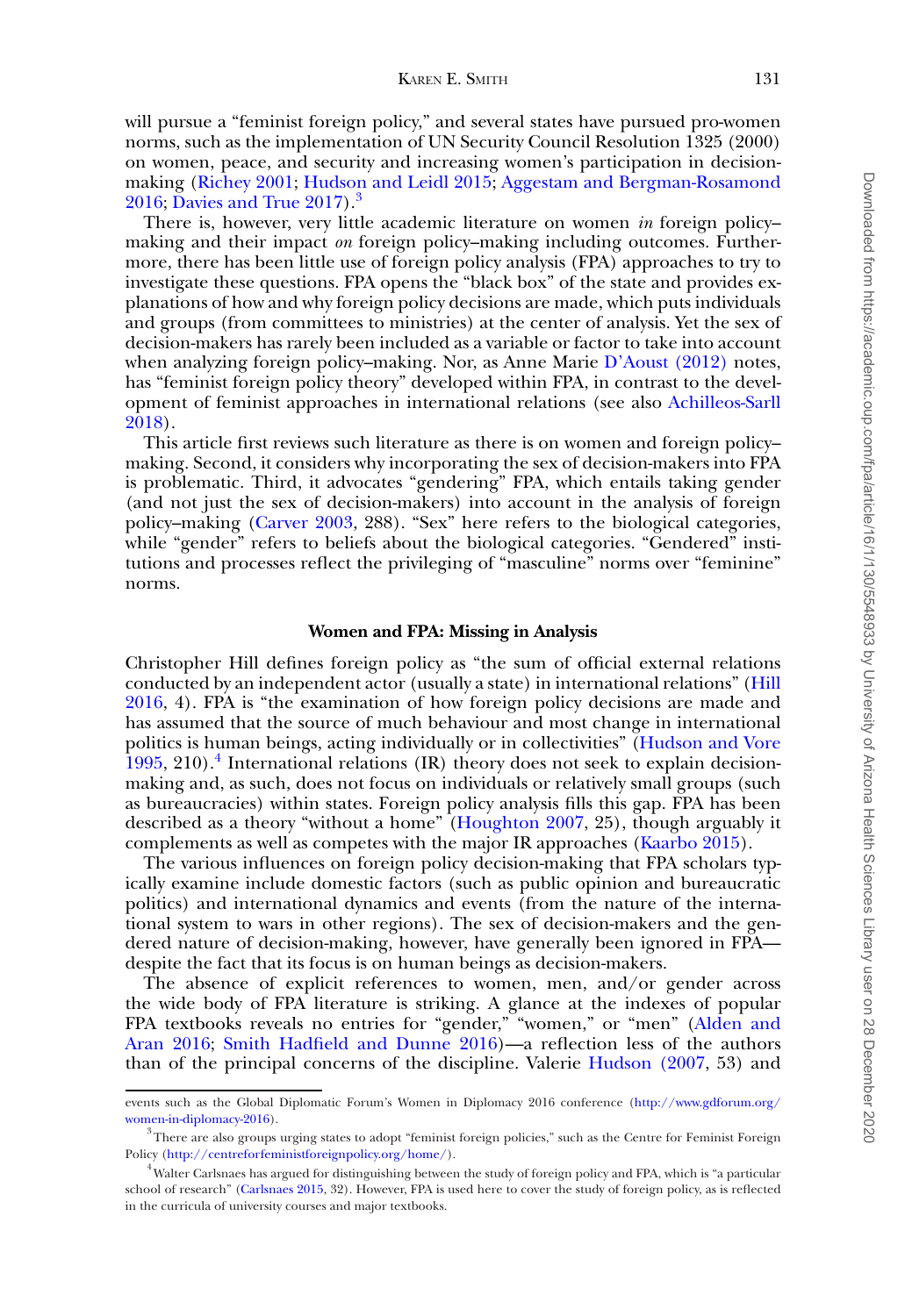Christopher [Hill \(2016,](#page-10-3) 253) have only brief discussions of gender and foreign policy–making. In the eighty or so issues published through the end of 2018 of the flagship journal of the discipline, *Foreign Policy Analysis*, only four articles deal directly with gender issues [\(Caprioli and Douglass 2008;](#page-9-6) [Davies and True 2017;](#page-9-2) Towns and Niklasson 2017; [Calin and Buterbaugh 2018\), though another dozen or so ei](#page-10-9)ther do so partially or include sex as a variable in data collection (almost entirely public opinion surveys). The very first article in *Foreign Policy Analysis*, by Hudson [\(2005\), surveys the state of the FPA literature and highlights the promising direc](#page-10-10)tions of contemporary FPA scholarship, but none of the work discussed involves gender. FPA is gender-free because foreign policy–making has traditionally been seen to be gender-free.

There are, however, some publications specifically on the influence women may have on foreign policy–making. The most extensive treatment of this issue is Nancy McGlen and Meredith Reid Sarkees' *Women in Foreign Policy: The Insiders* (1993). Principally through interviewing, they studied the experiences and attitudes of female and male policy-makers in the United States and concluded that there is little evidence that female policy-makers have a distinctly women's perspective on major issues or that adding women to foreign policy–making processes changes foreign policy outputs, although women tend to have a different, more people-centric, managerial style. The study is dated (the research was conducted in the late 1980s) but is the most comprehensive attempt to understand the role and impact of women foreign policy–makers in one national context.

More recently, Sylvia [Bashevkin \(2014\)](#page-9-8) has examined the impact of women as senior foreign policy decision-makers in ten developed democracies and found that in several countries, female decision-makers voiced more gender equality claims than male decision-makers and are associated with increased aid for women in the Global South. Michael Koch and Sarah Fulton's study of public office holders in twenty-two democracies shows that the "ability of female officeholders [in security policy areas] to represent women's interests is context dependent—varying with the level of party control over legislators and the gender stereotypes that officeholders confront" [\(Koch and Fulton 2011,](#page-10-11) 1).

There is a growing body of research that looks at the role of particular women or groups of women serving as diplomats or in international negotiations over the past few centuries [\(McCarthy 2014;](#page-10-12) [Sluga and James 2016;](#page-10-13) [Cassidy 2017\)](#page-9-9), while more recent work adds a focus on descriptive representation and gendered institutions to the study of gender and diplomacy [\(Aggestam and Towns 2018,](#page-8-3) [2019\)](#page-8-4). Women in political leadership, which may include leadership on foreign policy issues, has also attracted scholarly attention [\(Carroll 2001;](#page-9-10) [Genovese and Steckenrider 2013;](#page-9-11) [Ngunjiri and Madsen 2015;](#page-10-14) [Sharma 2016\)](#page-10-15). This literature, however, does not focus on the process of foreign policy–making.

There has been more extensive study of the attitudes and opinions of women and men on foreign policy issues, much of which demonstrates that "women tend to be more peaceful and less militaristic than men" [\(Bjanegård and Melander 2017,](#page-9-12) 479; see also [Fite, Genex, and Wilcox 1990;](#page-9-13) [Togeby 1994;](#page-10-16) [Clements 2011;](#page-9-14) Eichenberg [2019\) and that women hold more isolationist foreign policy attitudes than men](#page-9-15) [\(Mansfield, Mutz, and Silver 2015\)](#page-10-17), although these findings are not always confirmed (see [Holsti and Rosenau 1981;](#page-10-18) [Tessler and Warriner 1997\)](#page-10-19). Several studies have also exposed a "feminist gap": feminist men and women are more liberal on foreign policy than nonfeminist men and women [\(Fite, Genex, and Wilcox 1990;](#page-9-13) [Bjanegård and Melander 2017\)](#page-9-12). There is less literature on the differing attitudes of female and male *policy-makers*, with some studies showing differences (Bashevkin [2014\) and others none \(McGlen and Sarkees 1993\).](#page-9-8)

Some of the work that has been done on "gender-sensitive" policies such as gender mainstreaming (particularly in the realm of security policy and development policy) has linked such outcomes to gender-sensitive foreign policy–makers.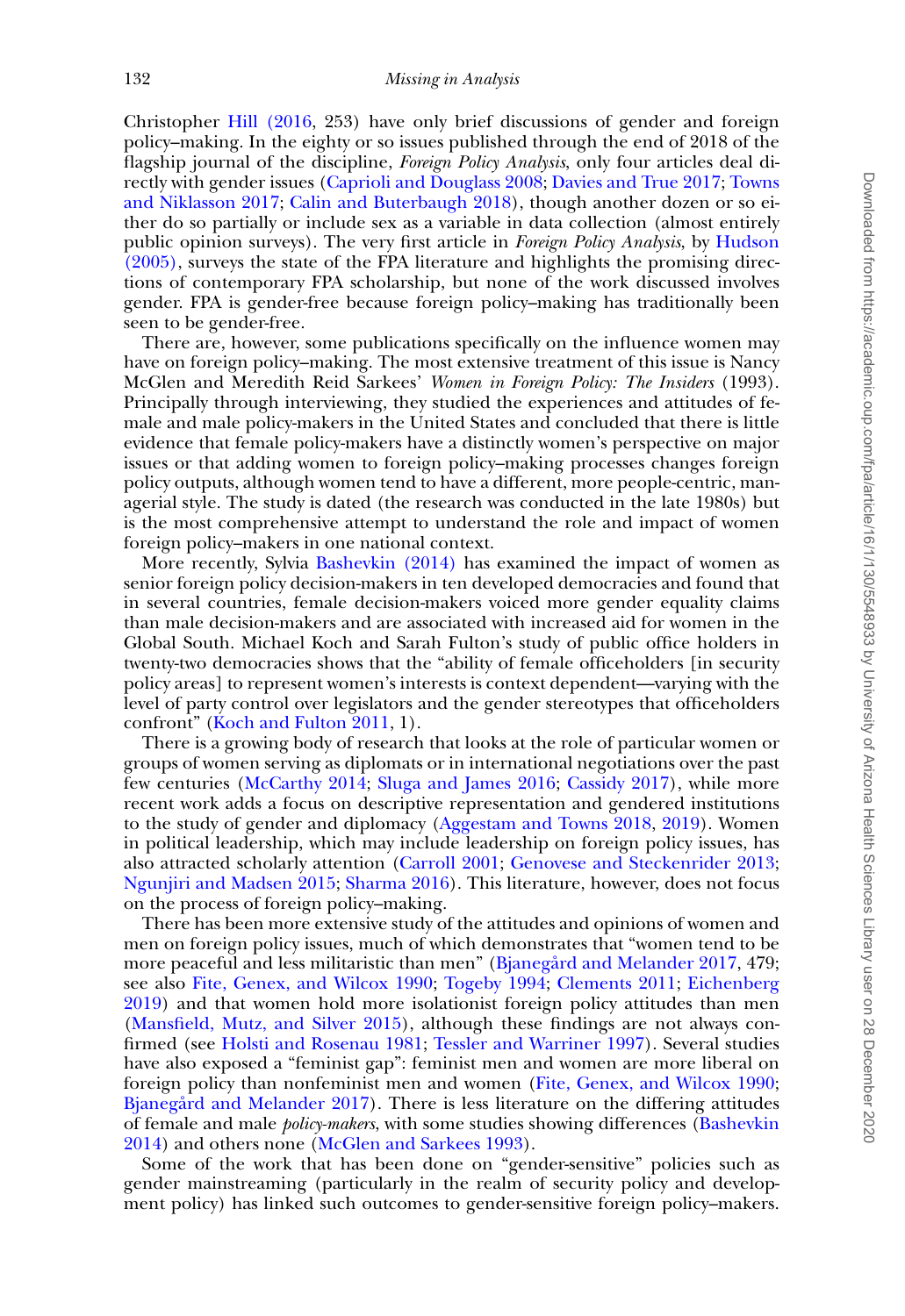Jacqui True has argued that one of the three factors promoting gender mainstreaming in global public policy is "the growing numbers of feminist-oriented or gendersensitive women and men in foreign policy and global governance leadership positions" [\(True 2003,](#page-10-21) 374). Gender-sensitive individuals are not necessarily female, as [Davies and True \(2017\)](#page-9-2) find in the case of former British foreign secretary William Hague and his efforts to prevent sexual violence in conflict (see also work on the Clinton Administration in [Garner 2013\)](#page-9-16). [Guerrina and Wright \(2016\)](#page-9-17) explain the lack of gender mainstreaming in EU external affairs as the absence of a "velvet" or "feminist" triangle, composed of "femocrats" (individuals within a bureaucratic structure who want to work toward feminist goals), civil society organizations, and epistemic communities.

Recent studies have linked the extent of gender equality in a state and that state's foreign policy [\(Hudson et al. 2012\)](#page-10-22). [Brysk and Mehta \(2014\)](#page-9-18) find that more sexually equal countries are more likely to support international commitments against state violence against individuals, to provide more and higher quality development aid, to defend children's rights, and to support antidiscrimination measures on both sex and sexual orientation. These are significant findings, but the outcomes are not linked to the foreign policy–making process.

In sum, there is a growing body of literature that addresses, at least tangentially, the role of women in foreign policy–making. The next section considers why there has not been more literature on the effects of growing numbers of female foreign policy–makers.

#### **Challenges to Focusing on Women in FPA**

Foreign policy–making is patently not "gender-free." Taking the example only of Western countries, foreign ministries were explicitly gendered from the beginning, with women long excluded outright from employment as anything other than secretaries or similar low-level positions, married women barred from working in diplomacy (for example, until 1972 in the United States and 1973 in the UK), and informal rules and norms impeding women's career progression (see [Crapol 1992;](#page-9-19) [McGlen and Sarkees 1993;](#page-10-20) [McCarthy 2014\)](#page-10-12). As Ann Tickner notes, "In the West, the image of a foreign-policymaker has been strongly associated with elite, white males and representations of hegemonic masculinity" [\(Tickner 2001,](#page-10-23) 54). It is implausible that this gendered institutional framework has had no effect at all on foreign policy– making processes or outcomes. But four analytical challenges face researchers seeking to illustrate how and why the sex of foreign policy–makers matters and under what conditions:

- 1. Isolating the influence of individuals in foreign policy–making.
- 2. Uncovering the gendered nature of decision-making institutions and norms.
- 3. Identifying the differences that (rising numbers of) women in foreign policy–making may have on the process of foreign policy–making, which in turn entails identifying:
	- a. whether women policy-makers have different interests, goals, or values than men policy-makers; and
	- b. whether women policy-makers have a different way of managing or conducting processes of foreign policy–making than men policymakers.
- 4. Linking the above to foreign policy outcomes.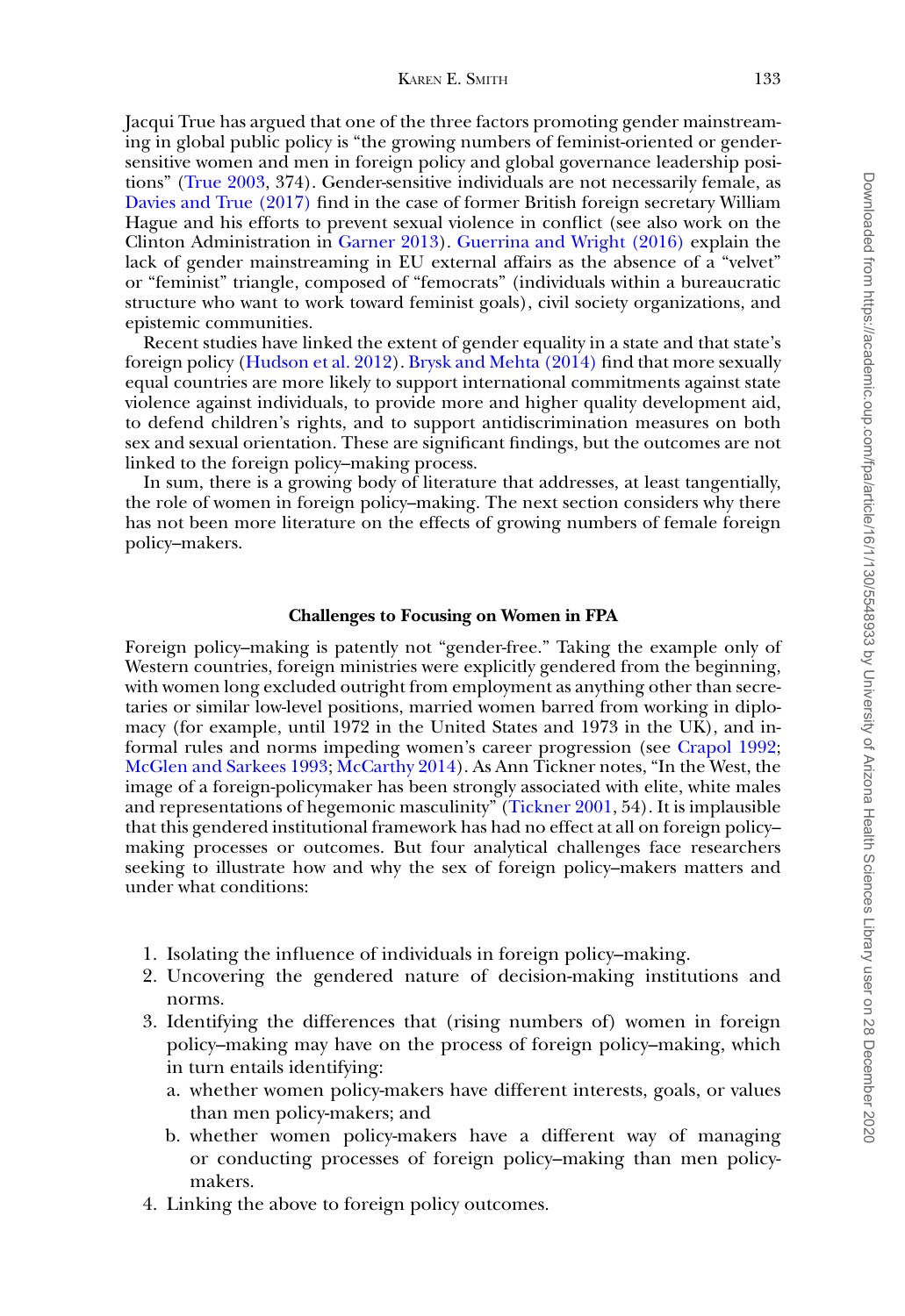### *Isolating the Influence of Individuals*

If the sex of decision-makers matters, first it must be determined that individual decision-makers matter. FPA is agent-centric, focusing on decision-makers. Nonetheless, individuals rarely take decisions in a vacuum, given the importance of dynamics such as groupthink or bureaucratic politics. Individuals in leadership roles—particularly presidents and prime ministers—may have a significant impact, but their influence, too, can be limited by institutions (formal bureaucracies, informal rules) and processes. The external context can constrain individual agency, though individuals have still been able to have a transformative influence on foreign policy.

The low numbers of women in foreign policy leadership restricts the conclusions that could be drawn about their influence, especially in large-n comparative studies [\(Caprioli and Boyer 2001\)](#page-9-20). However, FPA scholars isolate actors all the time, and many have focused on particular individuals such as presidents or foreign ministers. [Individual agency does matter within foreign policy–making structures \(Herman](#page-10-24) et al. 2001; [Hudson 2005;](#page-10-10) [Bashevkin 2014,](#page-9-8) 411).

### *Uncovering Gendered Institutions*

The ability of women to have an impact may depend on "critical mass" (a threshold of women's representation often cited as 30 percent), which only once achieved will allow women "to transform a previously male-dominated organization's standard operating procedures and allow women strategically to advance a feminist agenda from inside an organization" [\(True 2003,](#page-10-21) 381–82). But critical mass theory has been criticized, and the original contribution on critical mass theory actually stated that "critical acts" were more important [\(Dahlerup 2006\)](#page-9-21).

A number of scholars have noted, however, that simply adding women into policymaking processes does not change either the process itself or outcomes because change is prevented by institutionalized, gendered power structures and practices [\(David and Guerrina 2013;](#page-9-22) [Weiner and MacRae 2014;](#page-11-0) [Wright 2017\)](#page-11-1). Work on gender and diplomacy reveals the highly gendered contexts of diplomatic sites (see [McGlen and Sarkees 1993;](#page-10-20) [McCarthy 2014\)](#page-10-12). Socialization within bureaucracies can limit the effect of increased numbers of women, as settled, gendered practices are accepted by relative newcomers or the futility of challenging them is recognized. Claire Sjolander points out that "the [Canadian] foreign service, and the Canadian foreign policy objectives which emerge from the foreign policy bureaucracy, are already gendered, and the attempt to integrate a greater number of women or to include issues concerning women and gender on the international agenda, without questioning existing practices, only serves to reinforce those practices" (Sjolander [2005, 29\). Although in the past twenty-five years there have been three female US](#page-10-25) secretaries of state, [Calin and Buterbaugh \(2018\)](#page-9-7) find that the sex of the US secretary of state has no effect on the appointment of female ambassadors.

## *Identifying Difference*

Another challenge is to identify whether there are *relevant* differences between women and men policy-makers. Some scholars criticize attempts to essentialize women and men; others start with difference, whether biologically or socially based or both.

Slaughter's argument on the beneficial impact of more women in policy-making relies on the differences between men and women, for which "biological and sociological explanations abound" [\(Slaughter 2012,](#page-10-0) 73). Fukuyama relied on a biological basis for differences between men and women to make his contentious argument about women and world politics, insisting that "biologically grounded nature"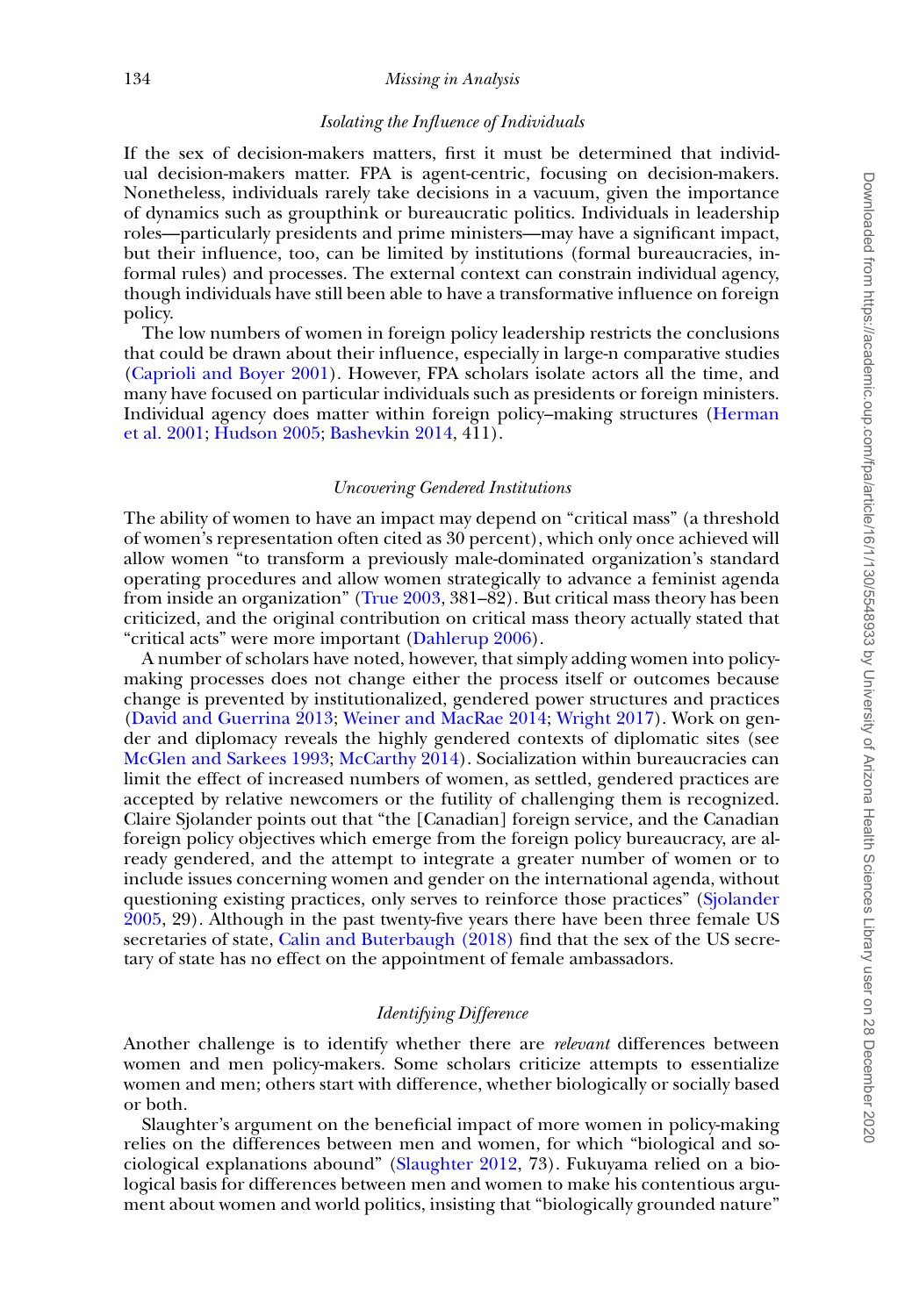should be accepted as "a given" [\(Fukuyama 1998,](#page-9-1) 40). Cordelia Fine, however, marshals a large body of evidence to demonstrate that "sex hasn't 'fixed' any behaviours as 'essential traits'" [\(Fine 2017,](#page-9-23) 189–90). Instead, "the genetic and hormonal components of sex collaborate with other parts of the developmental system, including our gender constructions" [\(Fine 2017,](#page-9-23) 190). Altering those constructions is no easy matter because societal structures are resistant to change.

If there are differences in the attitudes and preferences of female and male policy-makers, then these could stem from the gender constructions and the state of gender equality prevalent in particular societies as well as from the personal histories of the policy-makers themselves. Some research suggests that women and men differ in important respects: women are more cooperative and caring, have more empathy, are more reluctant to endorse the use of force and coercion, and are [more oriented toward community standards and morals \(Karpowitz and Mendel](#page-10-26)berg 2014, 19–20). Rose McDermott argues that "all men and women are certainly influenced by both their biological reproductive goals and opportunities. . . . and by their environment and the societies and cultures in which they develop" [\(McDermott 2014,](#page-10-27) 765–66).

Evidence for sex-based differences among foreign-policy makers so far is scant. Almost forty years ago, Ole Holsti and James Rosenau investigated whether women "bring to the political process a set of beliefs or worldviews that differ systematically from those of their male counterparts" [\(Holsti and Rosenau 1981,](#page-10-18) 326). They surveyed US women in leadership positions (not foreign policy–makers) on their views of foreign policy issues (including the Vietnam War and the Cold War) and found that "gender accounts for a rather limited amount of the variance among the American leaders in our sample" [\(Holsti and Rosenau 1981,](#page-10-18) 344). McGlen and Sarkees (1993) [identified hardly any differences between female and male foreign policy–](#page-10-20) makers in terms of their views on particular foreign policy goals. The more recent studies by [Bashevkin \(2014\)](#page-9-8) and [Koch and Fulton \(2011\),](#page-10-11) though, provide some evidence for differences in views between men and women foreign policy–makers.

However, there are many factors besides sex that shape individual foreign policy– makers' attitudes, views, and preferences on foreign policy, including educational background, class, ethnic or racial identity, sexual orientation, position within the foreign policy machinery, and political party affiliation or preferences. These various factors will intersect with each other in particular individuals. It should not be assumed that female policy-makers as a group share the same views any more than men do [\(McGlen and Sarkees 1993\)](#page-10-20) or that there is a foreign policy agenda (feminist or not) on which they would all agree.

Another difference between women and men could regard management or leadership style. [Hannagan and Larimer \(2010\)](#page-9-24) argue that men and women have different behavioral patterns in decision-making processes, with men viewing it as a winner-takes-all process and women being more collaborative. The FPA litera[ture has not really taken this possibility into consideration. For example,](#page-10-24) Hermann et al. (2001) have proposed that leadership style is important "in understanding what predominant leaders will do in formulating foreign policy," but they do not make any kind of link between leadership style and the sex of the leader. The one key difference between women and men policy-makers that McGlen and Sarkees (1993) [found was, in fact, management style, with women tending to be more con](#page-10-20)sensual and people-oriented than goal-oriented. Yet others have argued that there is little agreement on whether or not women have different leadership styles to men and that the social context is crucial [\(Eagly and Johannesen-Schmidt 2001\)](#page-9-25). Women may alter their leadership style to avoid or counter prejudice and adopt perceived masculine leadership styles. Indeed, a commonplace assumption is that women who have made it to the top (such as Margaret Thatcher or Indira Gandhi) have done so [by "acting like men." They may nonetheless face gendered criticism \(Hudson and](#page-10-2) Leidl 2015).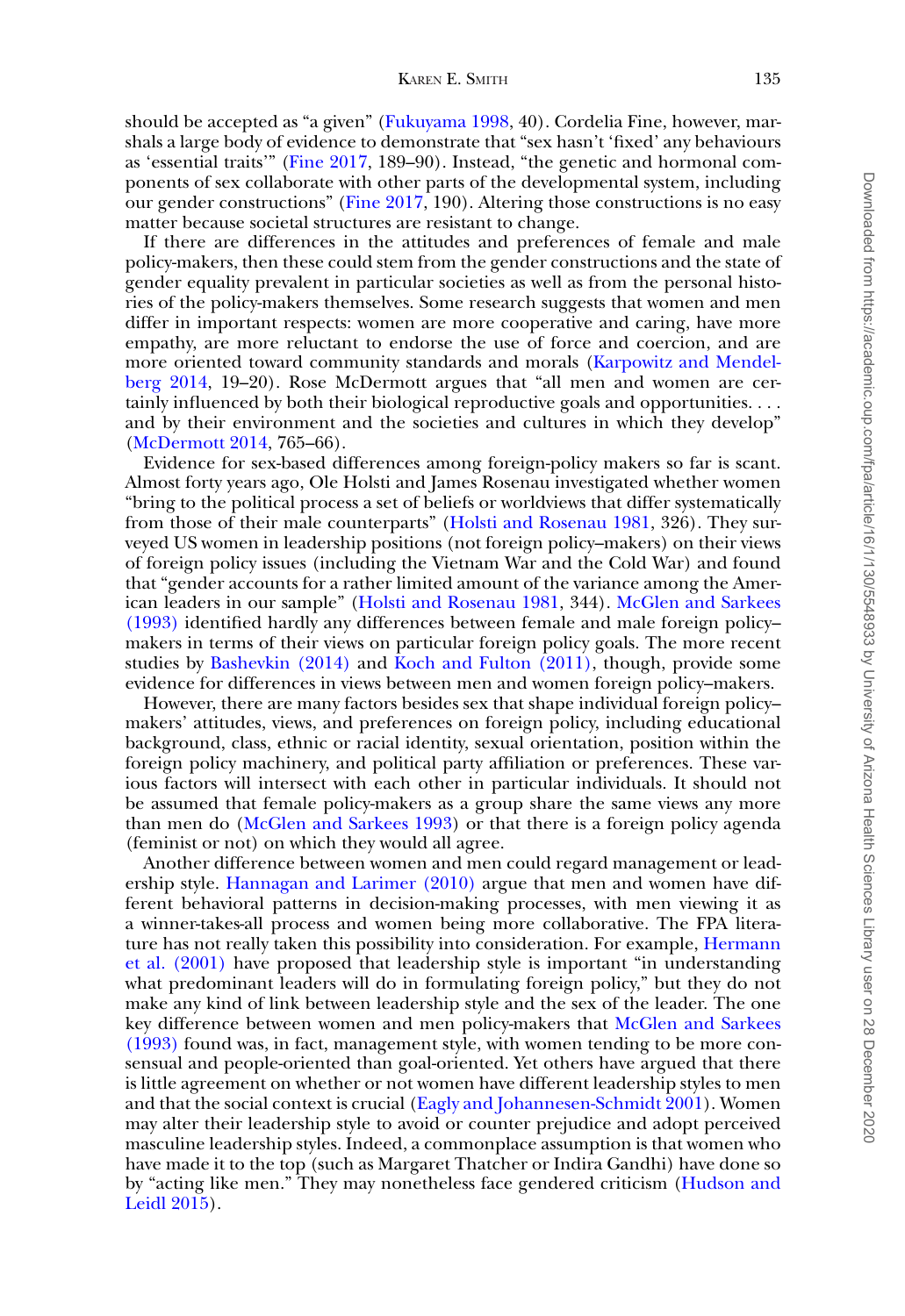<span id="page-6-0"></span>

| Individuals involved in foreign<br>policy decision-making | Groups (and their interaction<br>with other groups) | Effects of individuals and<br>groups on outcomes |
|-----------------------------------------------------------|-----------------------------------------------------|--------------------------------------------------|
| Beliefs/attitudes/experiences<br>of individuals           | Interaction norms                                   | Policies (goal-oriented,<br>long term)           |
| Foreign policy goals<br>Leadership styles                 | Decision-making norms                               | Immediate reactions<br>(as in a crisis)          |

**Table 1.** Incorporation of gender into FPA

## *Explaining Outcomes*

Even if researchers find that there are relevant differences between men and women foreign policy–makers, then it is still a challenge to uncover whether this makes a difference to policy processes, including decision-making outcomes. Does "adding" more women as decision-makers actually produce different outcomes? The analytical challenge is figuring out whether outcomes would indeed be different, all other factors holding constant.

A growing body of literature has sought to explain gender-sensitive policy outcomes such as: gender mainstreaming (meaning incorporating considerations of the impact of policies—including security policy—on women and men); promoting the inclusion of women in peace processes; increased levels of foreign aid; promoting human rights and in particular women's rights and children's rights; an emphasis on diplomacy and nonuse of force as opposed to the use of force in disputes; support for peacekeeping; and, more broadly, feminist foreign policies [\(Aggestam and Bergman-Rosamond 2016\)](#page-8-0). The analytical challenge, however, is linking such outcomes to the sex of policy-makers. Some research has tackled this issue. [Shea and Christian \(2017\)](#page-10-28) found that more women legislators have a casual effect on the likelihood that a state will become involved in a humanitarian military intervention; in other words, some types of military intervention receive more support from women than others. Male-dominated policy processes result in fewer gender-sensitive outcomes [\(Dean 2002\)](#page-9-26). But as noted above, numerous actors and factors feed into foreign policy–making, and isolating women's impact on outcomes is challenging. Much of the research on gender mainstreaming found that gendersensitive actors—male *or* female—are crucial.

## **Gendering FPA**

The challenges outlined above are not necessarily insurmountable. However, a fruitful way to investigate the role of women in foreign policy–making would be to widen the scope to encompass gender and thus consider the myriad ways in which gendered contexts influence the attitudes and behaviors of individuals and, therefore, affect foreign policy processes and outcomes. Gender could be explicitly incorporated into a number of FPA questions, as suggested in [table 1,](#page-6-0) and pursued through in-depth case studies, cross-country comparisons, and historical research. Some indicative questions are suggested below.

## *Individuals Involved in Foreign Policy Decision-Making*

Interviews with policy-makers could reveal the extent to which respondents believe there is a women's point of view on foreign policy issues or view being a woman as a handicap in foreign policy–making processes. Other individual characteristics such as class, race, ethnicity—intersect with gender identity so would need to be incorporated into research design. Do attitudes about gender affect views of other foreign policy–makers, including their motives and actions? Do women in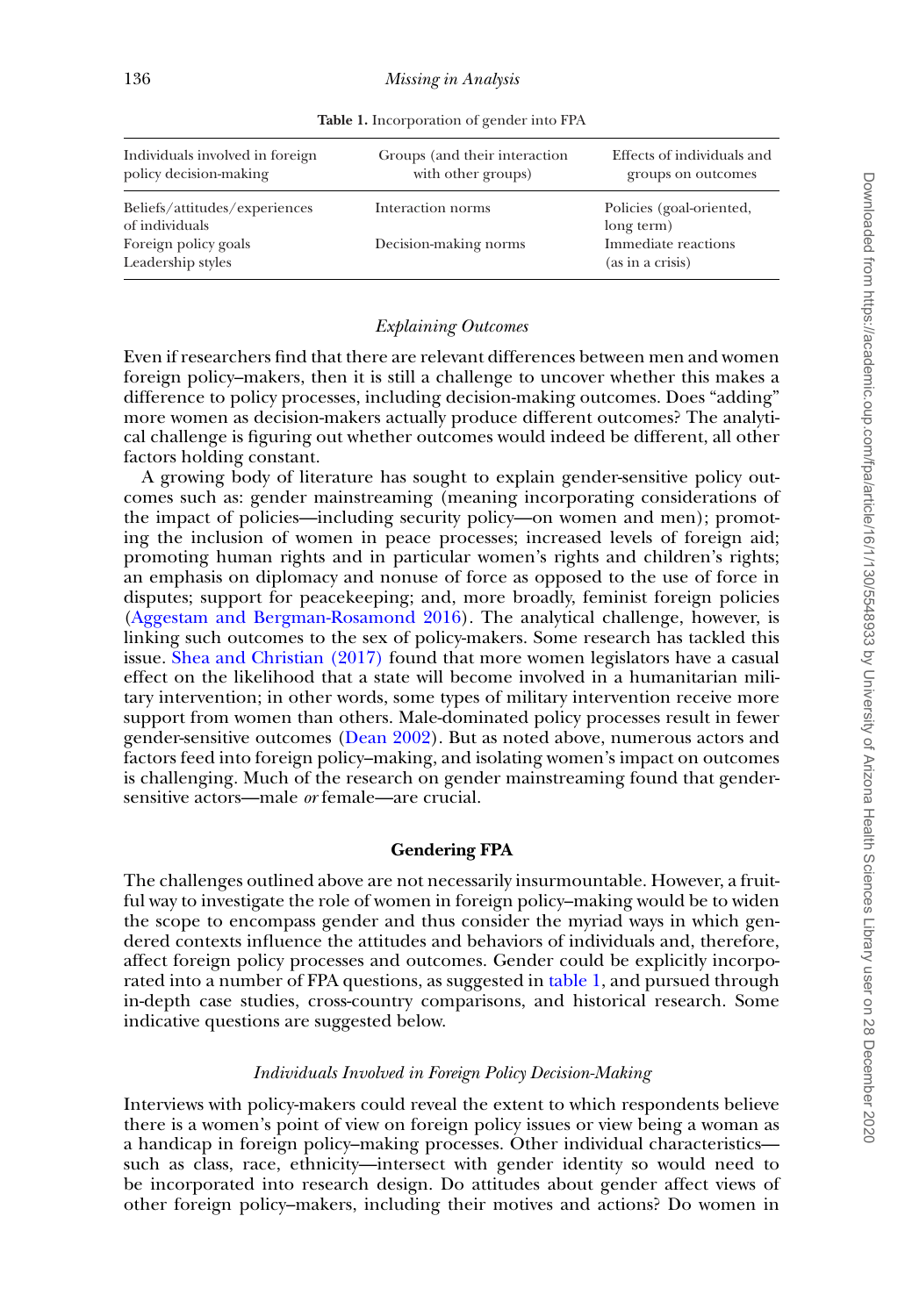policy-making roles feel that they are "representing" women's interests (whatever those may be)?

Similarly, and following the approach adopted by [Bashevkin \(2014\),](#page-9-8) the rhetoric used by women and men in senior foreign policy positions could be studied and compared: do they voice similar goals? Do women voice more pro-equality rhetoric than men who have served in the same position? Why do men pursue gendersensitive outcomes?

Whether there are any differences between male and female foreign policy leaders could be investigated by adapting the schema used by [Hermann et al. \(2001\)](#page-10-24) to identify whether the sex of a leader has any role at all in determining whether he or she is more goal-driven or more responsive to the political environment, challenges or respects constraints, is closed or open to information, and focuses on problems or relationships. FPA scholars could incorporate findings from the literature on women's leadership [\(Eagly and Johannesen-Schmidt 2001;](#page-9-25) Genovese and Steckenrider 2013; [Ngunjiri and Madsen 2015\) in which context is especially important.](#page-9-11)

## *Groups in Foreign Policy–Making*

Gender can also be incorporated into research on foreign policy–making groups. Recent research on the gender composition of groups provides reasons to assume that gender matters to groups, their interaction and decision-making norms, and decision outcomes. The work of [Boyer et al. \(2009\)](#page-9-27) finds that women have different negotiation behaviors, though this may not necessarily affect outcomes. However, [Hanagan and Larimer \(2010\)](#page-9-24) argue that men and women have different behavioral patterns in decision-making processes, and the gender composition of groups shapes outcomes by altering the process of how decisions are made; in particular, female-dominant groups can do a better job of locating and adopting the median outcome. [Karpowitz and Mendleberg \(2014\)](#page-10-26) find that in groups where women have equal (or almost equal) authority to men, the group sets policies that are more generous toward the poor and vulnerable.

Although much of this work is based on experiments, with researchers observing groups of people recruited to take part in the experiments, the findings are intriguing enough to merit research into whether the same dynamics occur in foreign policy–making groups. In the real world, it would be impossible to know whether a group would have made a similar decision if the gender composition had been different. But robust research based on interviews could nonetheless take place across time, across cases, across countries—that could seek to confirm or disprove the above-mentioned findings in the field of foreign policy.

Constructivist and feminist approaches could be used to uncover and analyze the gendered nature of norms and practices of groups in foreign policy–making. Constructivism, similar to the focus of much FPA, has a strong notion of agency: human beings can "change reality" [\(Houghton 2007,](#page-10-5) 28). It also maintains that ideas and [identity matter and, in particular, that collective ideas and norms matter \(Houghton](#page-10-5) 2007, 29–20). Combining constructivism with FPA would allow a "full appreciation" of individual beliefs and socially shared norms, ideas, and beliefs [\(Houghton 2007,](#page-10-5) 42). Such an "appreciation" should extend to a focus on *gendered* norms, ideas, and beliefs in foreign policy–making processes. To what extent are norms about gender roles operating in these contexts, and what are those norms? Is the language used in group decision-making still gendered [\(Cohn 1987\)](#page-9-28)? Do these norms enable [or obstruct women from having an impact on foreign policy–making? As](#page-9-3) D'Aoust (2012, 9) puts it, "do diverse assumptions about *femininity and masculinity* affect the bureaucratic procedures and, by extension, the policy results?" Feminist institutionalism [\(Mackay 2011\)](#page-10-29) asks these kinds of questions about the norms and practices of institutions and can be extended to foreign policy–making institutions.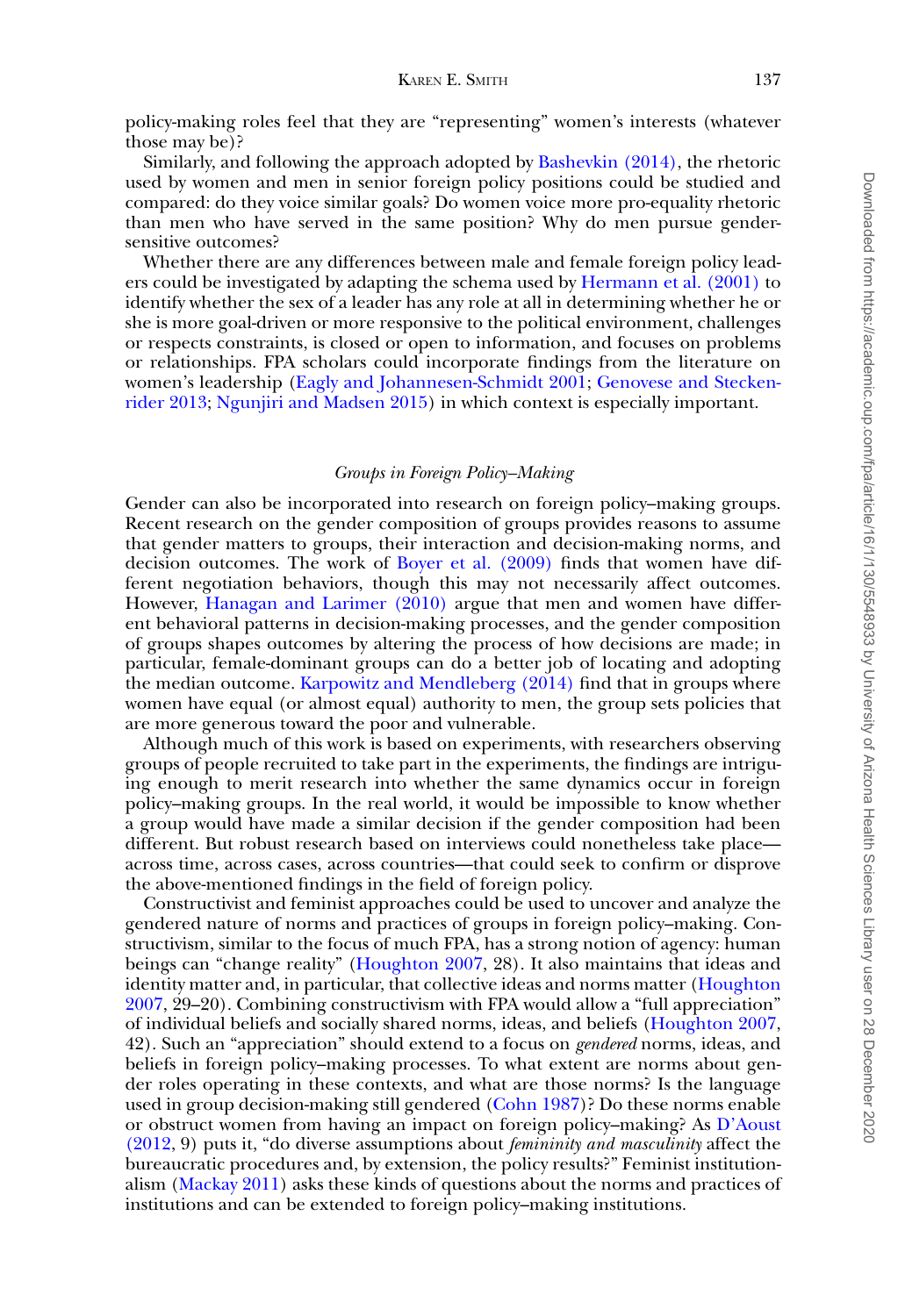#### *Outcomes*

Another step in understanding the role that gender plays in foreign policy–making is to try to uncover the links between the actors and processes outlined above and foreign policy outcomes. As indicated above, one approach would be to investigate the assumption that more women, and/or a less gendered process, would result in gender-sensitive policies.

Techniques such as process tracing and intensive interviewing of participants could shed light on the extent to which policy-makers identify the sex of decisionmakers as a significant (or not) factor in explaining outcomes. For example, the apparent transition (or return) to "alpha male foreign policy" [\(Glasser 2017\)](#page-9-29) under the Trump Administration—an administration with a lower percentage of women serving than previous administrations [\(Lowrey and Johnson 2018\)](#page-10-30)—could furnish an obvious case study.

Finally, the role that the sex of decision-makers and gendered processes play in crisis decision-making could be taken into account. Do women and men policymakers differ in terms of their responses to crises and their views of how decisionmaking in crisis situations should be conducted? "Defining the situation" (Kaarbo [2015, 205\) is the critical move decision-makers make, so understanding the effect of](#page-10-6) gender on this process could help illuminate crisis decision-making. Research could build on the work of Robert [Dean \(2002\),](#page-9-26) who examined how ingrained notions of masculinity shaped US intervention in Vietnam.

## **Conclusion**

This article has illustrated that the sex of decision-makers and gendered decisionmaking processes have been remarkably absent from foreign policy analysis literature. The core textbooks and flagship journal of the discipline have by and large not addressed a number of questions regarding the role that women policy-makers play in decision-making, the gendered nature of decision-making processes, and the link that these two factors have with foreign policy outcomes. FPA is largely gender-free because foreign policy–making has traditionally, but erroneously, been seen to be gender-free.

The article identified several analytical challenges facing researchers studying the role of women in foreign policy–making, including the problem of identifying whether or not there are relevant differences between women and men policymakers such that increasing numbers of women would have an impact on the policymaking process. Taking a wider view of gender and gendered norms, institutions, and processes was suggested as a starting point for investigating the impact of gender in foreign policy–making. There is much work to be done to fill our knowledge gaps about the impact of female policy-makers and gendered foreign policy processes and institutions on outcomes.

### **References**

<span id="page-8-1"></span>ACHILLEOS-SARLL, COLUMBA. 2018. "Reconceptualising Foreign Policy as Gendered, Sexualised and Racialised: Towards a Postcolonial Feminist Foreign Policy (Analysis)." *Journal of International Women's Studies* 19 (1): 34–49.

<span id="page-8-0"></span>AGGESTAM, KARIN, AND ANNIKA BERGMAN-ROSAMOND. 2016. "Swedish Feminist Foreign Policy in the Making: Ethics, Politics and Gender." *Ethics and International Affairs* 30 (3): 323–34.

- <span id="page-8-4"></span><span id="page-8-3"></span>AGGESTAM, KARIN, AND ANN TOWNS. 2018. *Gendering Diplomacy and International Negotiation*. London: Palgrave Macmillan.
	- ———. 2019. "The Gender Turn in Diplomacy: A New Research Agenda." *International Feminist Journal of Politics* 21 (1): 9–28.
- <span id="page-8-2"></span>ALDEN, CHRIS, AND AMNON ARAN. 2016. *Foreign Policy Analysis: New Approaches*, 2nd ed. Abingdon, UK: Routledge.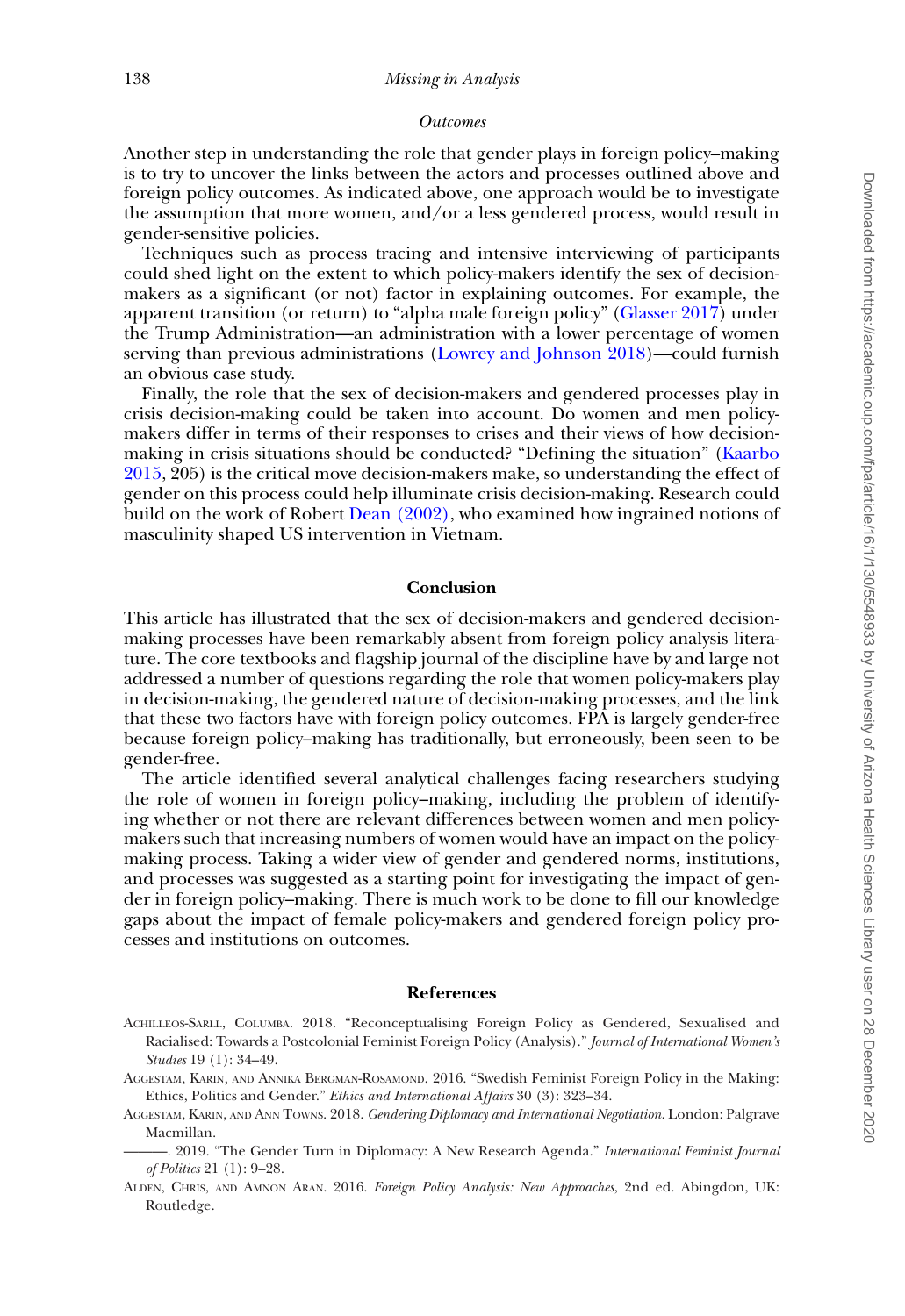- <span id="page-9-8"></span>BASHEVKIN, SYLVIA. 2014. "Numerical and Policy Representation on the International Stage: Women Foreign Policy Leaders in Western Industrialised Systems" *International Political Science Review* 35 (4): 409–29.
- <span id="page-9-12"></span>BJARNEGÅRD, ELIN, AND ERIK MELANDER. 2017. "Pacific Men: How the Feminist Gap Explains Hostility." *The Pacific Review* 30 (4): 478–93.
- <span id="page-9-27"></span>BOYER, MARK A., BRIAN URLACHER, NATALIE FLOREA HUDSON, ANAT NIV-SOLOMON, LAURA L. JANIK, MICHAEL J. BUTLER, SCOTT W. BROWN, AND ANDRI IOANNOU. 2009. "Gender and Negotiations: Some Experimental Findings from an International Negotiation Simulation." *International Studies Quarterly* 53 (1): 23–47.
- <span id="page-9-18"></span>BRYSK, ALLISON, AND AASHISH MEHTA. 2014. "Do Rights at Home Boost Rights Abroad? Sexual Equality and Humanitarian Foreign Policy." *Journal of Peace Research* 51 (1): 97–110.
- <span id="page-9-7"></span>CALIN, COSTEL, AND KEVIN BUTERBAUGH. 2018. "Male Versus Female Career Ambassadors: Is the US Foreign Service Still Biased?" *Foreign Policy Analysis* (online first).
- <span id="page-9-20"></span>CAPRIOLI, MARY, AND MARK A. BOYER. 2001. "Gender, Violence and International Crisis." *Journal of Conflict Resolution* 45 (4): 503–18.
- <span id="page-9-6"></span>CAPRIOLI, MARY, AND KIMBERLY LYNN DOUGLASS. 2008. "Nation Building and Women: The Effect of Intervention on Women's Agency." *Foreign Policy Analysis* 4 (1): 45–65.
- <span id="page-9-5"></span>CARLSNAES, WALTER. 2015. "The Analysis of Foreign Policy in Its Historical Context." In *The Sage Handbook of European Foreign Policy*, edited by Knud Erik Jørgensen, Asne Kalland Aarstad, Edith Drieskens, Katie ˚ Laatikainen, and Ben Tonra, London: Sage.
- <span id="page-9-10"></span>CARROLL, SUSAN J. 2001. "Introduction." In *The Impact of Women in Public Office*, edited by Susan J. Carroll, Bloomington: Indiana University Press.
- <span id="page-9-4"></span>CARVER, TERRELL. 2003. "Gender/Feminism/IR." *International Studies Review* 5 (2): 288–90.
- <span id="page-9-9"></span>CASSIDY, JENNIFER, ed. 2017. *Gender and Diplomacy*. Abingdon, UK: Routledge.
- <span id="page-9-14"></span>CLEMENTS, BEN. 2011. "Examining Public Attitudes towards Recent Foreign Policy Issues: Britain's Involvement in the Iraq and Afghanistan Conflicts." *Politics* 31 (2): 63–71.
- <span id="page-9-28"></span>COHN, CAROL. 1987. "Sex and Death in the Rational World of Defense Intellectuals." *Signs* 12 (4): 687–718.
- <span id="page-9-19"></span>CRAPOL, EDWARD P. ed. 1992. *Women and American Foreign Policy: Lobbyists, Critics, and Insiders*, 2nd ed. Wilmington, DE: SR Books.
- <span id="page-9-21"></span>DAHLERUP, DRUDE. 2006. "The Story of the Theory of Critical Mass." *Politics and Gender* 2 (4): 511–22.
- <span id="page-9-3"></span>D'AOUST, ANNE MARIE. 2012. "Feminist Perspectives on Foreign Policy." In *Oxford Research Encyclopedia of International Studies*, International Studies Association and Oxford University Press. http:// [internationalstudies.oxfordre.com/view/10.1093/acrefore/9780190846626.001.0001/acrefore-](http://internationalstudies.oxfordre.com/view/10.1093/acrefore/9780190846626.001.0001/acrefore-9780190846626-e-179?rskey=wYaxYS&result=6)9780190846626-e-179?rskey=wYaxYS&result=6.
- <span id="page-9-22"></span>DAVID, MAXINE, AND ROBERTA GUERRINA. 2013. "Gender and European External Relations: Dominant Discourses and Unintended Consequences of Gender Mainstreaming." *Women's Studies International Forum* 39: 53–62.
- <span id="page-9-2"></span>DAVIES, SARA E., AND JACQUI TRUE. 2017. "Norm Entrepreneurship in Foreign Policy: William Hague and the Prevention of Sexual Violence in Conflict." *Foreign Policy Analysis* 13 (3): 701–21.
- <span id="page-9-26"></span>DEAN, ROBERT D. 2002, *Imperial Brotherhood: Gender and the Making of Cold War Foreign Policy*. Amherst: University of Massachusetts Press.
- <span id="page-9-25"></span>EAGLY, ALICE H., AND MARY C. JOHANNESEN-SCHMIDT. 2001. "The Leadership Styles of Women and Men." *Journal of Social Issues* 57 (4): 781–97.
- <span id="page-9-15"></span>EICHENBERG, RICHARD. 2019. *Gender, War and World Order: A Study of Public Opinion*. Ithaca, NY: Cornell University Press.
- <span id="page-9-23"></span>FINE, CORDELIA. 2017. *Testosterone Rex: Unmaking the Myths of Gendered Minds*. London: Icon.
- <span id="page-9-13"></span>FITE, DAVID, MARC GENEX, AND CLYDE WILCOX. 1990. "Gender Differences in Foreign Policy Attitudes: A Longitudinal Analysis." *American Politics Quarterly* 18 (4): 492–513.
- <span id="page-9-0"></span>FRANCE24. 2018. "Foreign Ministers Vow to Champion Women's Rights at First All-Female Summit." September 23, 2018. [https://www.france24.com/en/20180923-women-foreign-ministers-summit](https://www.france24.com/en/20180923-women-foreign-ministers-summit-canada-freeland-wallstrom)canada-freeland-wallstrom.
- <span id="page-9-1"></span>FUKUYAMA, FRANCIS. 1998. "Women and the Evolution of World Politics." *Foreign Affairs* 77 (5): 24–40.
- <span id="page-9-16"></span>GARNER, KAREN. 2013. *Gender and Foreign Policy in the Clinton Administration*. Boulder, CO: FirstForumPress.
- <span id="page-9-11"></span>GENOVESE, MICHAEL A., AND JANIE S. STECKENRIDER, eds. 2013. *Women as Political Leaders: Studies in Gender and Governing*. Abingdon, UK: Routledge.
- <span id="page-9-29"></span>GLASSER, SUSAN. 2017. "Trump's Alpha Male Foreign Policy." *Politico Magazine*, February, 27, 2017. [http://www.politico.com/magazine/story/2017/02/trumps-alpha-male-foreign-policy-214830.](http://www.politico.com/magazine/story/2017/02/trumps-alpha-male-foreign-policy-214830)
- <span id="page-9-17"></span>GUERRINA, ROBERTA, AND KATHARINE A. M. WRIGHT. 2016. "Gendering Normative Power Europe: Lessons of the Women, Peace and Security Agenda." *International Affairs* 92 (2): 293–312.
- <span id="page-9-24"></span>HANNAGAN, REBECCA J., AND CHRISTOPHER W. LARIMER. 2010. "Does Gender Composition Affect Group Decision Outcomes? Evidence from a Laboratory Experiment." *Political Behavior* 32 (1):51–67.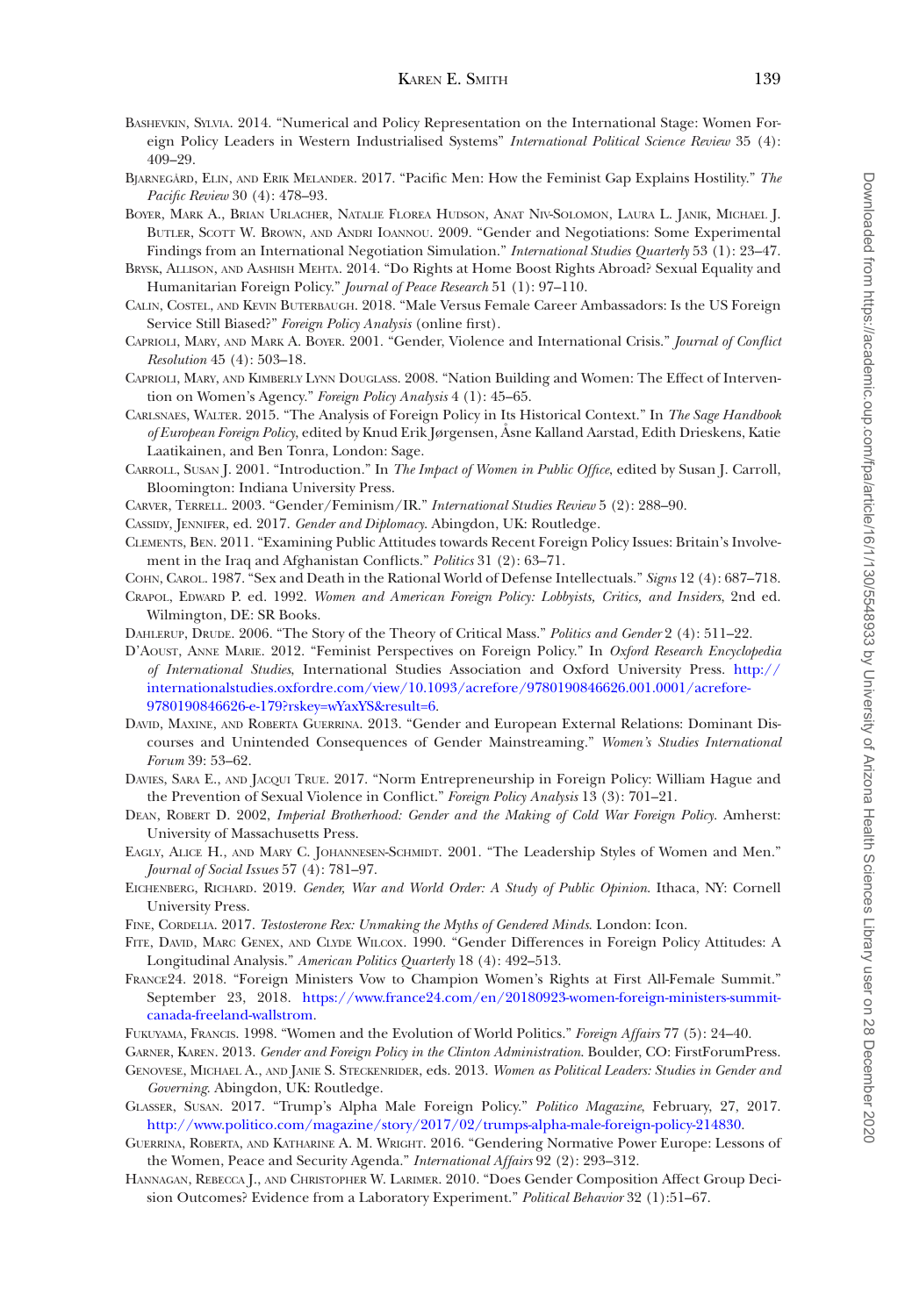- <span id="page-10-24"></span>HERMANN, MARGARET G., THOMAS PRESTON, BAGHAT KORANY, AND TIMOTHY M. SHAW. 2001. "Who Leads Matters: The Effects of Powerful Individuals." *International Studies Review* 3 (2): 83–131.
- <span id="page-10-3"></span>HILL, CHRISTOPHER. 2016. *Foreign Policy in the Twenty-First Century*. London: Palgrave.
- <span id="page-10-18"></span>HOLSTI, OLE R., AND JAMES N. ROSENAU. 1981. "The Foreign Policy Beliefs of Women in Leadership Positions." *The Journal of Politics* 43 (2): 326–47.
- <span id="page-10-5"></span>HOUGHTON, DAVID PATRICK. 2007. "Reinvigorating the Study of Foreign Policy Decision Making: Toward a Constructivist Approach." *Foreign Policy Analysis* 3 (1): 24–45.
- <span id="page-10-10"></span>HUDSON, VALERIE. 2005. "Foreign Policy Analysis: Actor-Specific Theory and the Ground of International Relations." *Foreign Policy Analysis* 1 (1): 1–30.
- <span id="page-10-8"></span>———. 2007. *Foreign Policy Analysis: Classic and Contemporary Theory*. Lanham, MD: Rowman and Littlefield.
- <span id="page-10-22"></span>HUDSON, VALERIE M., BONNIE BALLIF-SPANVILL, MARY CAPRIOLI, AND CHAD F. EMMETT. 2012, *Sex and World Peace*. New York: Columbia University Press.
- <span id="page-10-2"></span>HUDSON, VALERIE, AND PATRICIA LEIDL. 2015. *The Hillary Doctrine: Sex and American Foreign Policy*. New York: Columbia University Press.
- <span id="page-10-4"></span>HUDSON, VALERIE, AND CHRISTOPHER S. VORE. 1995. "Foreign Policy Analysis Yesterday, Today and Tomorrow." *Mershon International Studies Review* 39 (Supplement 2): 209–38.
- <span id="page-10-6"></span>KAARBO, JULIET. 2015. "A Foreign Policy Analysis Perspective on the Domestic Politics Turn in IR Theory." *International Studies Review* 17 (2): 189–216.
- <span id="page-10-26"></span>KARPOWITZ, CHRISTOPHER F., AND TALI MENDELBERG. 2014. *The Silent Sex: Gender, Deliberation and Institutions*. Princeton, NJ: Princeton University Press.
- <span id="page-10-11"></span>KOCH, MICHAEL T., AND SARAH A. FULTON. 2011. "In the Defense of Women: Gender, Office Holding, and National Security Policy in Established Democracies." *The Journal of Politics* 73 (1): 1–16.
- <span id="page-10-30"></span>LOWREY, ANNIE, AND STEVEN JOHNSON. 2018. "The Very Male Trump Administration." *The Atlantic*, March 28, 2018. [https://www.theatlantic.com/politics/archive/2018/03/the-very-male-trump](https://www.theatlantic.com/politics/archive/2018/03/the-very-male-trump-administration/556568/)administration/556568/.
- <span id="page-10-29"></span>MACKAY, FIONA. 2011. "Conclusion: Towards a Feminist Institutionalism?" In *Gender, Politics and Institutions*, edited by Mona Lena Krook and Fiona Mackay. Houndmills, UK: Palgrave Macmillan.
- <span id="page-10-17"></span>MANSFIELD, EDWARD D., DIANA C. MUTZ, AND LAURA R. SILVER. 2015. "Men, Women, Trade and Free Markets." *International Studies Quarterly* 59 (2): 303–15.
- <span id="page-10-12"></span>MCCARTHY, HELEN. 2014. *Women of the World: The Rise of the Female Diplomat*. London: Bloomsbury.
- <span id="page-10-27"></span>MCDERMOTT, ROSE. 2014. "Sex and Death: Gender Differences in Aggression and Motivations for Violence." *International Organization* 69 (3): 753–75.
- <span id="page-10-20"></span>MCGLEN, NANCY E., AND MEREDITH REID SARKEES. 1993. *Women in Foreign Policy: The Insiders*. London: Routledge.
- <span id="page-10-14"></span>NGUNJIRI, FAITH WAMBURA, AND SUSAN R. MADSEN, eds. 2015. *Women as Global Leaders*. Charlotte, NC: Information Age Publishing.
- <span id="page-10-1"></span>RICHEY, LISA ANN. 2001. "In Search of Feminist Foreign Policy: Gender, Development and Danish State Identity." *Cooperation and Conflict* 36 (2): 177–212.
- <span id="page-10-28"></span>SHEA, PATRICK E., AND CHARLOTTE CHRISTIAN. 2017. "The Impact of Women Legislators on Humanitarian Interventions." *Journal of Conflict Resolution* 61 (10): 2043–73.
- <span id="page-10-15"></span>SHARMA, DINESH, ed. 2016. *The Global Hillary: Women's Political Leadership in Cultural Contexts*. Abingdon, UK: Routledge.
- <span id="page-10-25"></span>SJOLANDER, CLAIRE TURENNE. 2005. "Canadian Foreign Policy: Does Gender Matter?" *Canadian Foreign Policy Journal* 12 (1): 19–31.
- <span id="page-10-0"></span>SLAUGHTER, ANNE-MARIE. 2012. "Why Family Is a Foreign-Policy Issue Too." *Foreign Policy* December, 2012, 73.
- <span id="page-10-13"></span>SLUGA, GLENDA, AND CAROLYN JAMES, eds. 2016. *Women, Diplomacy and International Politics since 1500*. Abingdon, UK: Routledge.
- <span id="page-10-7"></span>SMITH, STEVE, AMELIA HADFIELD, AND TIM DUNNE, eds. 2016. *Foreign Policy: Theories, Actors, Cases*, 3rd edition. Oxford: Oxford University Press.
- <span id="page-10-19"></span>TESSLER, MARK, AND INA WARRINER. 1997. "Gender, Feminism and Attitudes toward International Conflict: Exploring Relationships with Survey Data from the Middle East." *World Politics* 49 (2): 250–81.
- <span id="page-10-23"></span>TICKNER, ANN. 2001. *Gendering World Politics*. New York: Columbia University Press.
- <span id="page-10-16"></span>TOGEBY, LISE. 1994. "The Gender Gap in Foreign Policy Attitudes." *Journal of Peace Research* 31 (4): 374–92.
- <span id="page-10-9"></span>TOWNS, ANN, AND BIRGITTA NIKLASSON. 2017. "Gender, International Status and Ambassador Appointments." *Foreign Policy Analysis* 13 (3): 521–40.
- <span id="page-10-21"></span>TRUE, JACQUI. 2003. "Mainstreaming Gender in Global Public Policy." *International Feminist Journal of Politics* 5 (3): 368–96.